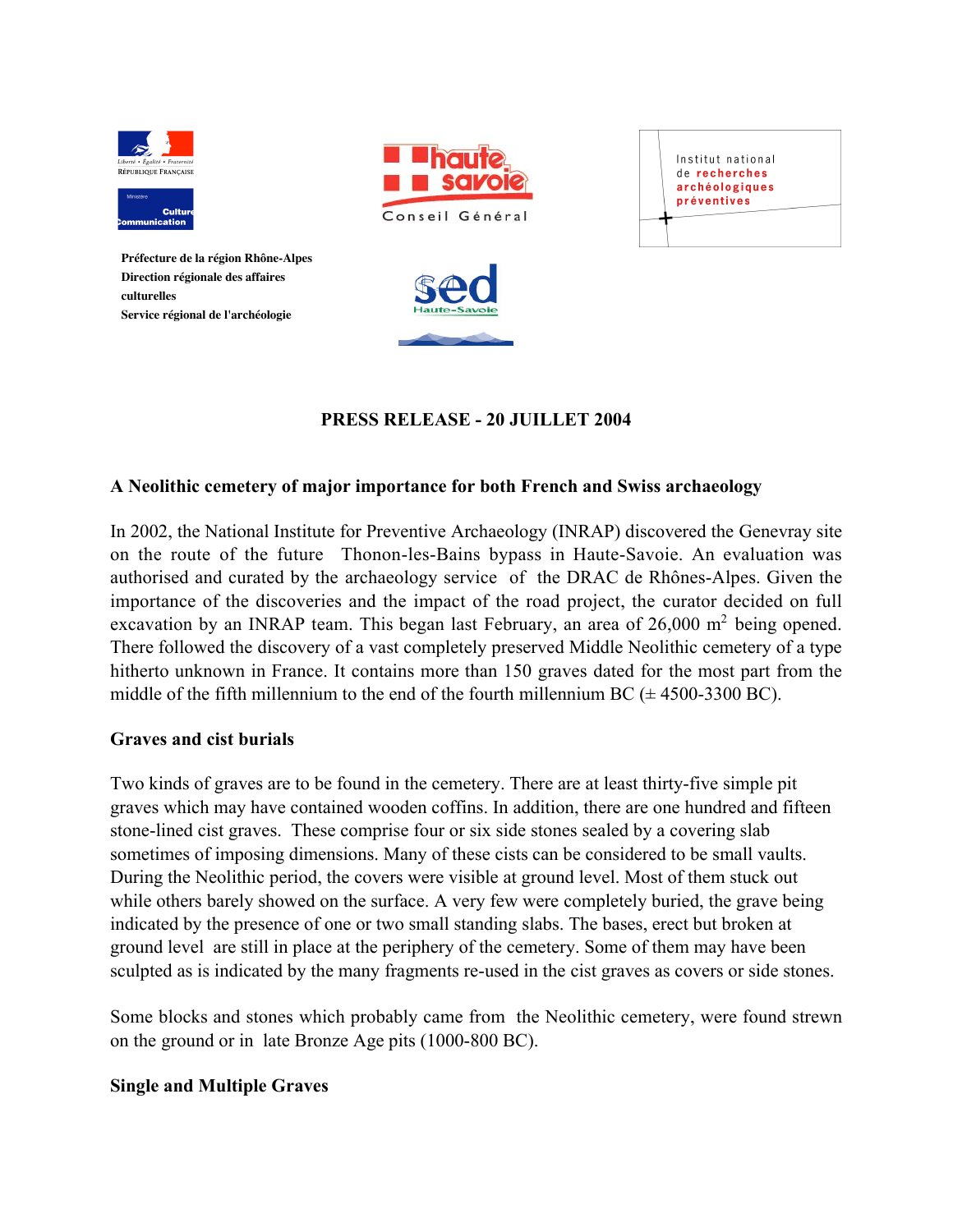The bodies lie on the left side in the foetal position or lie supine with the head towards the East. In some cist graves, the position of the body is strongly contracted. The simple graves (only two have been excavated so far), seem to contain only one individual, whereas in the cist graves there can be one, two or several individuals (six is the maximum known for the moment). The objects that accompany the deceased are for the main part in stone, bone or shell. When there is multiple occupation it is possible to distinguish between successive and simultaneous burial thanks to detailed on-site anthropological analysis.

# A major discovery for both French and Swiss archaeology

The relative chronological relationship between the simple graves and cist graves is not yet completely understood. In the Lausanne-Vidy cemetery on the Swiss shore of Lake Léman the cists are the earliest graves. It remains to be seen whether sequence is the same at Thonon-les-Bains, where a simple grave contained a pottery vessel.

As for the cist graves installed at the bottom of large graves they are known as Chamblandes cists (after the site of the same name located in the region of Vaud on the Swiss shore of lake Léman).

The Genevray cemetery fits into a general trend towards collective burial. Individual burial, as far as we can tell, begins to be superseded by multiple burial which goes on to dominate the late Neolithic period. This new style collective burial spreads throughout western Europe taking on a monumental form. Research at this site presents a great opportunity to increase our knowledge about the different cultural traditions that surround mortuary rituals during the sixth to fourth millennia BC in the centre-east of France and in nearby areas.

## **Roadworks**

The 8km-long bypass will cross the districts of Margencel, Anthy, Thonon-les-Bains and Alinges and divert traffic from the centre of Thonon-les-Bains. It consists of 5 interchanges, numerous bridges, a viaduct, important earthworks and sound barriers.

The work will be carried out by the Haute-Savoie regional council with the financial support of the Inter-communal Association for the Development of Chablais (SIAC) and the Rhône-Alpes regional council. Preliminary studies have made headway, and planning consent was given by the prefect in mid-June 2004. Construction will probably begin in the first quarter of 2005.

Site Director : Dominique Baudais (INRAP).

Curation : Archaeology service of the Direction régionale des Affaires culturelles (DRAC) of Rhône Alpes.

Developers: Haute-Savoie Regional Council /SED.